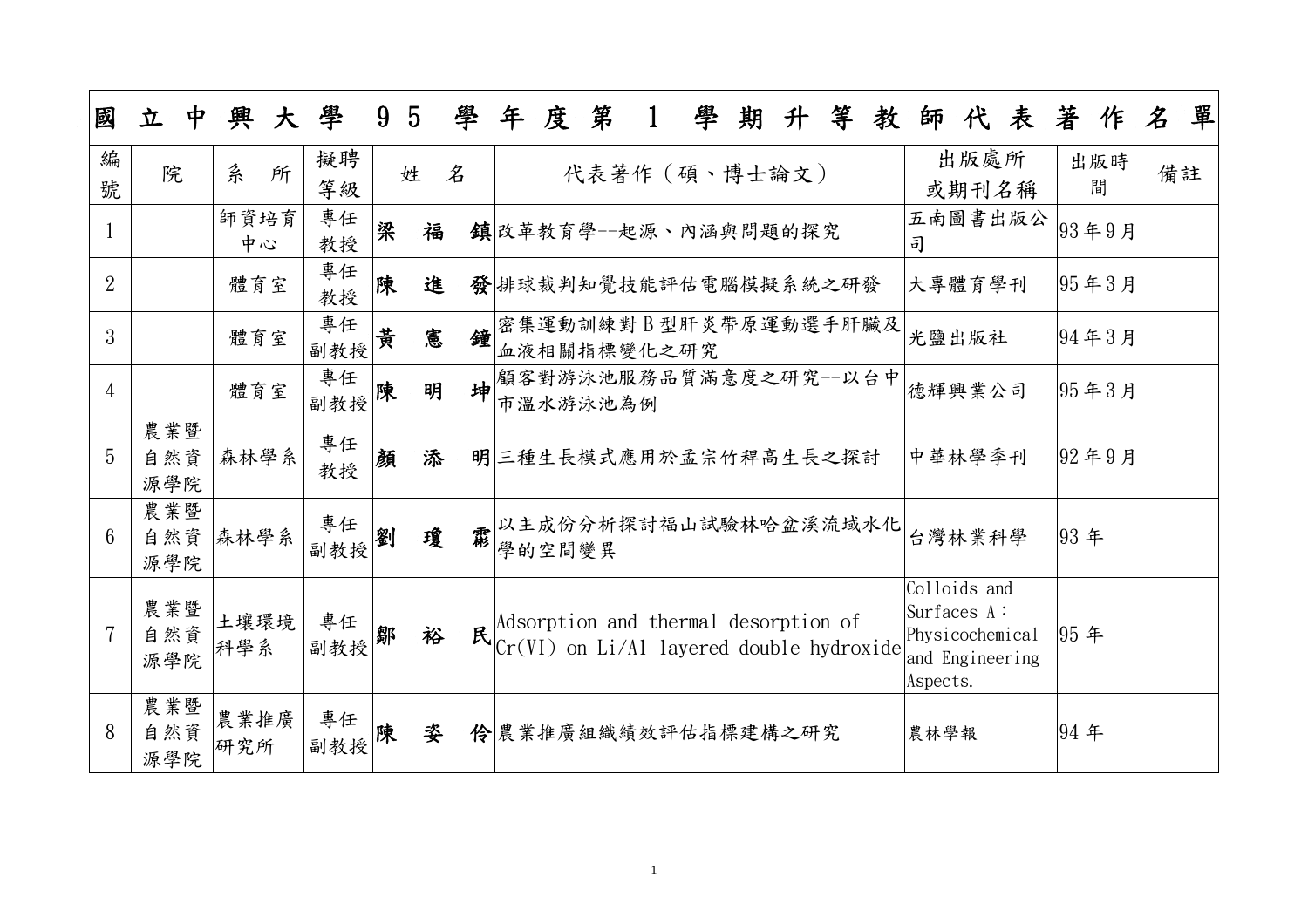| 9  | 理學院 化學系   |                   | 專任   葉<br>副教授 |   | 缜 |   | Porphyrin-triarylamine conjugates: strong<br>$\hat{\mathbf{\tau}}$ electronic communication between<br>triarylamine redox centers via the<br>porphyrin dication                                 | Dalton Trans                                            | 94年                 |            |
|----|-----------|-------------------|---------------|---|---|---|-------------------------------------------------------------------------------------------------------------------------------------------------------------------------------------------------|---------------------------------------------------------|---------------------|------------|
| 10 |           | 一學院 材料工程          | ■專任<br> 副教授   |   | 俊 |   | Characterization of Gallium-induced<br>Intergranular Fracture Surface and the<br>延Auger Electron Spectroscopic Analysis for<br>Mg Grain Boundary Segregation in AA6061-T4<br>$AI-Mg-Si$ $Alloy$ | Materials<br>Transactions                               | 93年                 | EI/SCI     |
| 11 |           | 工學院 作學工程<br>學院 學系 | 專任<br>教授      | 吳 | 震 |   | Preparation and Characterization of<br>裕 PP/Clay Nanocomposites Based on Modified Polymer Science : 94 年<br>Polypropylene and Clay                                                              | Journal of<br>Polymer Physics                           |                     | <b>SCI</b> |
| 12 | 工學院       | 精密工程<br>研究所       | 專任<br>教授      | 楊 | 錫 |   | High fill-factor microlens array mold<br>杭 insert fabrication using a thermal reflow<br>process                                                                                                 | Journal of<br>Micromechanics<br>and<br>Microengineering | $93 Ï 6$ 月 $SCI$    |            |
| 13 | 生命<br>科學系 | 生物醫學<br>研究所       | 專任<br>教授      | 周 | 寬 |   | Detection of Severe Acute Respiratory<br>基Syndrome-Associated Coronavirus in<br>Pneumocytes of the Lung                                                                                         | American Journal<br>of Clinical<br>Pathology            | $ 93 \n44 \n5 $ SCI |            |
| 14 | 生命<br>科學系 | 生物醫學<br>研究所       | 兼任<br>教授      | 藍 | 忠 |   | Association of intercellular adhsion<br>molecule-1 with clinical manifestations<br>亮 and interleukin-18 in patients with<br>active untreated adult onset Still's<br>disease                     | Arthritis &<br>Rheumatism                               | 94年                 | <b>SCI</b> |
| 15 | 獸醫<br>學院  | 默醫學系              | 專任<br>教授      |   | 永 | 昌 | Direct injection of 188Re-microspheres in Nuklear<br>the treatment of hepatocellular carcinoma Medizine                                                                                         |                                                         | 94年                 | <b>SCI</b> |
| 16 | 獸醫<br>學院  | 獸醫學系              | 專任<br>教授      | 鄭 | 豐 |   | Effects of Cryo-Injury on Progesterone<br>邦 Receptor(s) of Canine Spermatozoa and Its Theriogenology 94 年<br>Response to Progesterone                                                           |                                                         |                     | <b>SCI</b> |